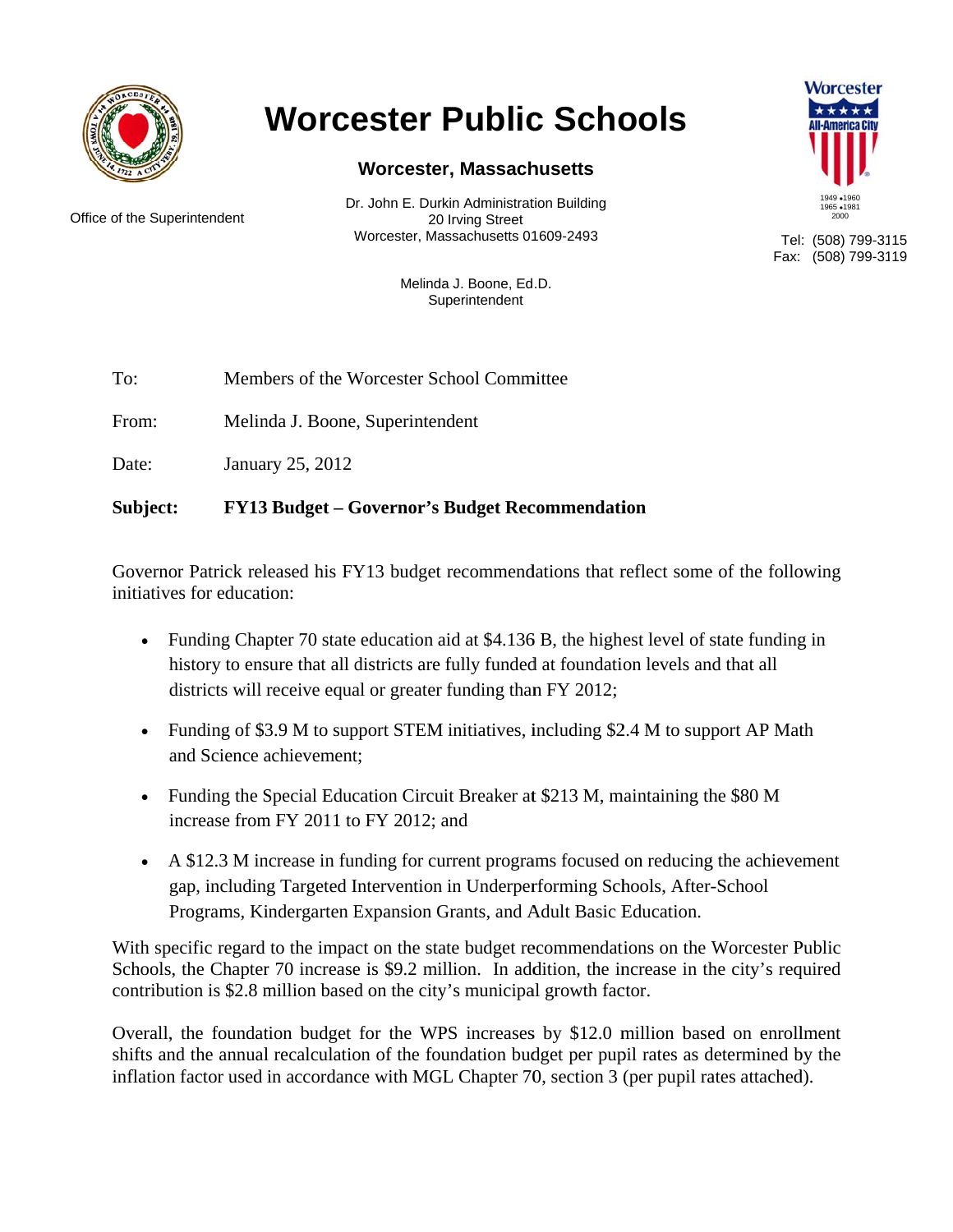The change in the budget can be explained as follows:

| Inflation Factor of Foundation Budget at 3.65% | \$10,472,145 |
|------------------------------------------------|--------------|
| Enrollment Change and Shift                    | \$1,570,061  |
| <b>Total Foundation Budget Change:</b>         | \$12,042,206 |

The charter school and school choice tuition assessments have increased \$1.8 million, from \$26.4 million to \$28.2 million, while the charter school reimbursement amount is also projected to increase by approximately \$940,000.

The following table reflects the funding resources available in FY13 compared to the FY12 amounts:

|                                                  | <b>FY12</b>      | <b>FY13</b>      |               | $\frac{0}{0}$ |
|--------------------------------------------------|------------------|------------------|---------------|---------------|
| <b>Revenue:</b>                                  | <b>Budget</b>    | <b>Budget</b>    | \$ Change     | <b>Change</b> |
| <b>Chapter 70 State Aid &amp; Reimbursement:</b> |                  |                  |               |               |
| Chapter 70 State Aid                             | \$201,135,279    | \$210,364,137    | \$9,228,858   | 4.9%          |
| Charter School Reimbursement*                    | \$3,766,851      | \$4,706,547      | \$939,696     | 22.7%         |
| <b>Total State Funding</b>                       | \$204,902,130    | \$215,070,684    | \$10,168,554  | 5.3%          |
| <b>City Contribution</b>                         |                  |                  |               |               |
| <b>City Contribution Base Funding Level</b>      | \$92,499,710     | \$93,966,633     | \$1,466,923   | 1.6%          |
| <b>City Contribution Required Growth Factor</b>  | \$1,466,923      | \$2,813,349      | \$1,346,426   | 54.0%         |
| Add'l City Contribution - FY94 Medicaid          | \$400,000        | \$400,000        | \$0           | 0.0%          |
| Add'l City Contribution - FY09 Medicaid          | \$130,000        | \$130,000        | \$0           | 0.0%          |
| <b>Add'l City Contribution - FY10 INET</b>       | \$130,000        | \$130,000        | \$0           | 0.0%          |
| <b>Total City Contribution</b>                   | \$94,626,633     | \$97,439,982     | \$2,813,349   | $3.0\%$       |
| <b>Total General Fund Revenues</b>               | \$299,528,763    | \$312,510,666    | \$12,981,903  | 5.0%          |
| <b>Less Tuition Assessments:</b>                 |                  |                  |               |               |
| <b>Charter School Tuition Assessment</b>         | $-$ \$24,510,104 | $-$ \$26,043,621 | $-$1,533,517$ | 6.6%          |
| <b>School Choice Tuition Assessment</b>          | $-$1,931,448$    | $-$ \$2,224,952  | $-$ \$293,504 | 15.3%         |
| <b>Total Tuition Assessments</b>                 | $-$ \$26,441,552 | -\$28,268,573    | $-$1,827,021$ | 7.3%          |
| <b>Total WPS Budget</b>                          | \$273,087,211    | \$284,242,093    | \$11,154,882  | 4.1%          |

\* not included in Foundation Budget calculation

However, the FY12 budget represents that last year of use of federal stimulus funds (EdJobs) to balance the budget. Approximately \$57 million of stimulus funds have been used between FY09 and FY12 to maintain teaching positions in the district. The FY12 budget includes \$2.4 million of EdJobs funds that will not be available next year. We have been successfully been able to address the so-called "funding cliff" of the federal stimulus funds through the state's commitment to fully fund the foundation budget, \$9.1 million of health insurance savings through reform, and other significant prudent management actions that resulted in cost savings and long term budget stability.

In total, the total revenue change for next year is an increase of \$8.7 million (\$11.1 increase in general fund budget less \$2.4 million of EdJobs).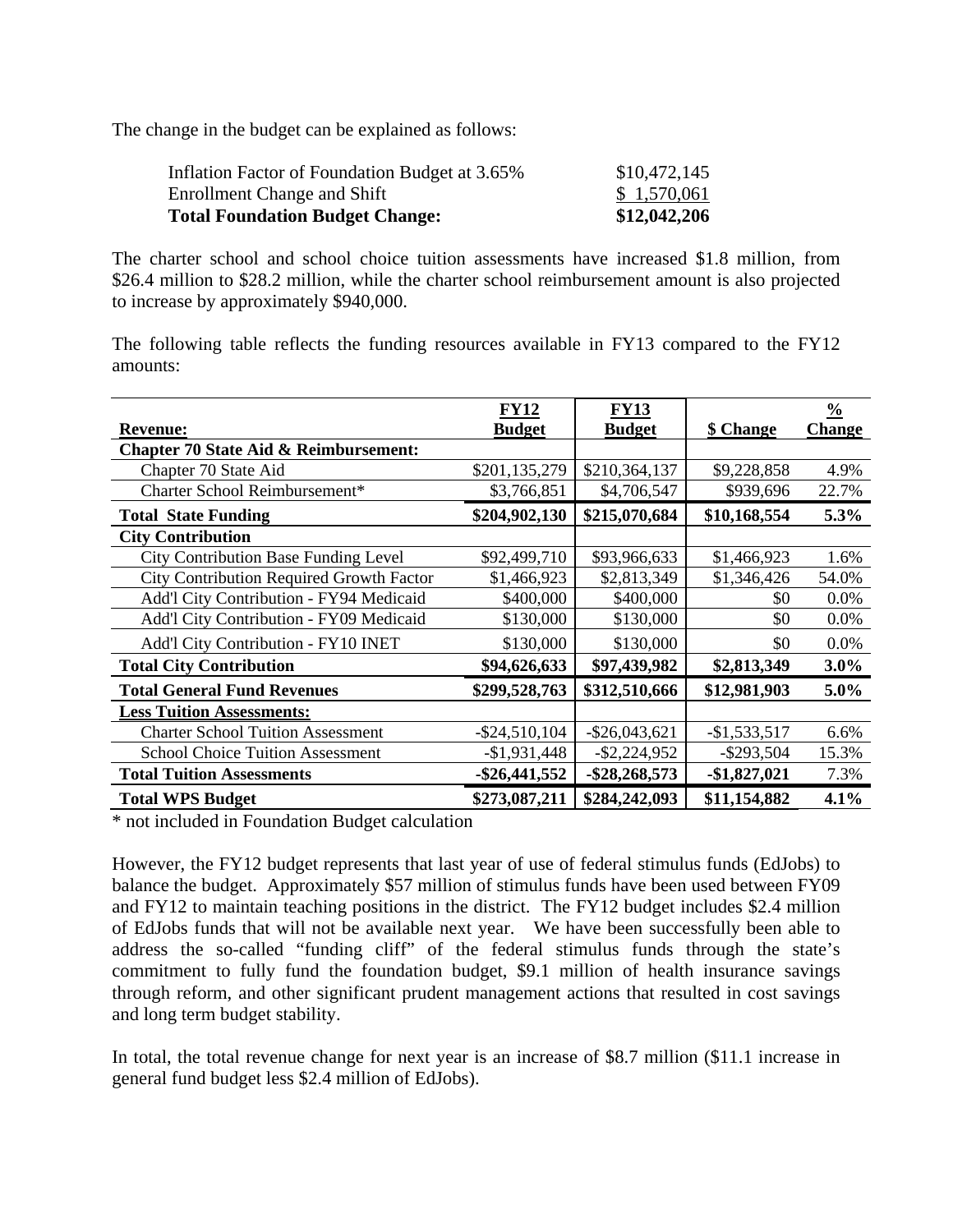Our current projected cost increase for a status quo operation is \$10.0 million, reflecting contractual obligations for salaries, transportation and already existing rates for next year, and historical trends in other accounts. These estimates will become more precise in the next few months as work with our providers on estimates for services for next year.

As presented last week at the School Committee meeting, our current budget deficit is approximately \$1.3 million for next year using these initial estimates. Although still a challenge, this is a much better starting place than we have been for the past ten years. This is attributable to our continued enrollment growth, increase in the inflation factor, and our long term planning for the federal stimulus funding cliff.

#### **Budget Concerns: Federal Grants**

Federal special education grants appear to reflect a 1.2% reduction in the state's budget and funding for Title 1 appears to be reduced by 3%. We do not know the specific level of impact on Worcester, but this could translate into a reduction of \$400,000. As we experienced ten years of budget challenges, in order to maintain some of our programs, we were forced to transfer positions to grant sources. We now have 780 positions funded through grant sources. Even at level funding of our grants will present some fiscal challenges to address salary and health insurance costs for these employees. This will be one area of concern that may negatively impact our budget in FY13.

#### **City Funding in State Budget:**

The Governor's FY 2013 proposal for Unrestricted General Government Aid (UGGA) mirrors the plan adopted in FY 2012. UGGA will be funded at the same baseline level of \$834.0 million. And, in a maneuver that is similar to last year, any surplus in the general fund at the end of the current year will serve as a supplement (up to \$65.0 million). In FY 2012, that supplement was sufficient to fund the full \$65.0 million amount, and it is quite possible that the same would be true in FY 2013, bringing total UGGA back up to \$899 million (equal to the final amount spent in both FY 2012 and FY 2011)

The city is level funded in UGGA in the Governor's budget at \$32,608,533.

#### **State Budget Issues to Watch**:

The Governor's Proposal includes modest revenue initiatives, including an increase in the cigarette tax and the end of the sales tax exemption for candy and soda. It also makes use of onetime resources, primarily from the state stabilization fund (the "rainy day fund"). It will be important to see how the state legislature addresses these items to balance the budget.